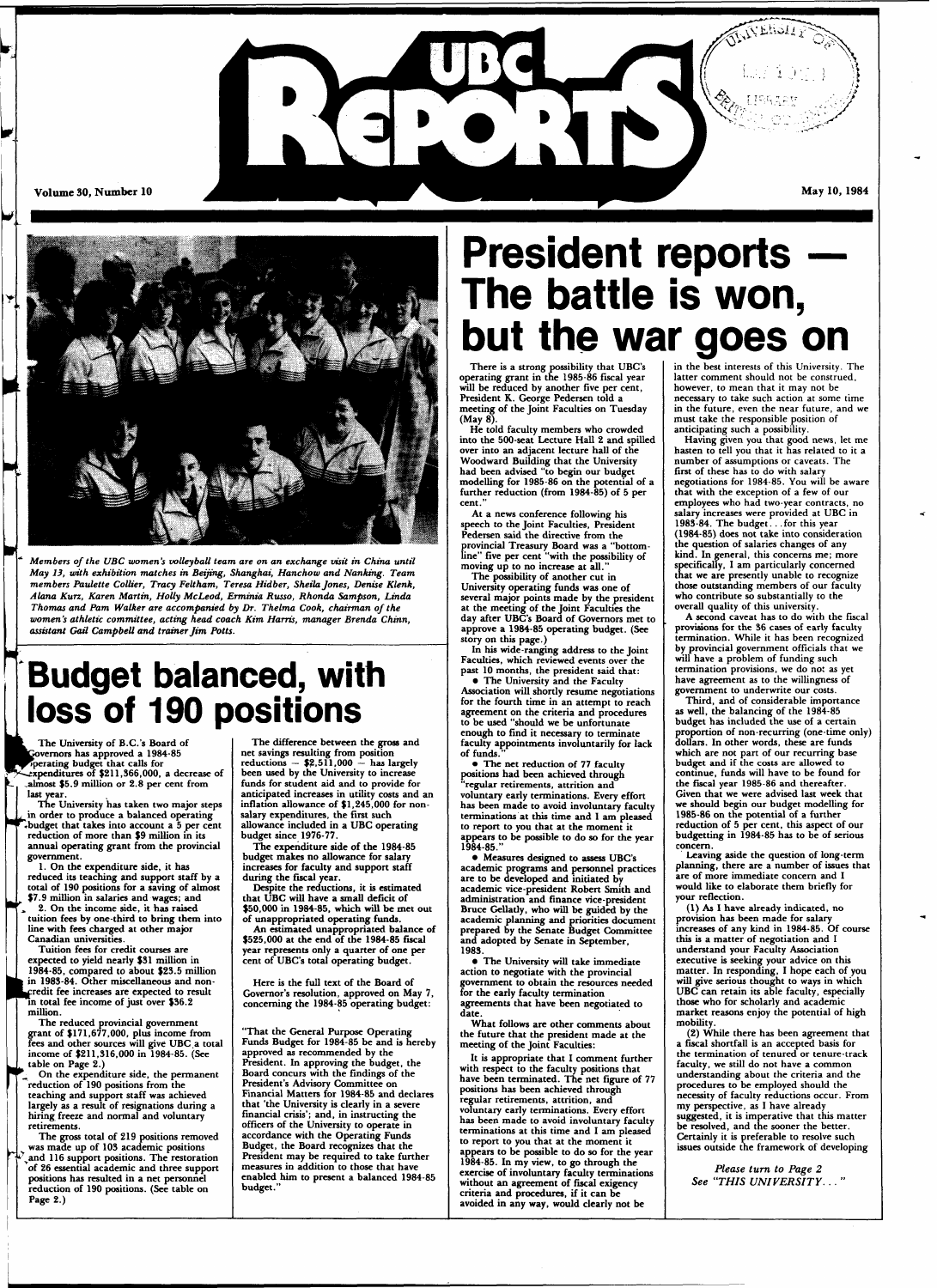# **This University is of greater importance than**

*Continued from Page 1* 

**a given year's budget. As well, I do not believe that I need to dwell on the potential for government interference into the university personnel area.** 

**(3) On the assumption that it may become necessary to reduce the program offerings of this university, it has become quite evident as a result of the budgetary review process that we need better understanding about the need for, the alternatives to, and the relative status of the programs we currently provide, whether academic or otherwise. In other words, we must have better data about our academic and support programs, assuming quality and relevance to the University mission are to be major considerations in the event of possible future fiscal reductions.** 

**(4) On the basis of the restraint exercise we have just completed, it also appears that we should review our personnel assessment practices, whether academic or otherwise. From the perspective of faculty appointments, it is essential that I and other senior administrators be in a position to defend strongly such controversial issues as tenure, having full assurance that this important aspect of academic life remains considerably more than a semantic version of academic job security. Every one of us in the University academic community has an important stake in ensuring that the normal expectations for scholarly work and teaching are being satisfied by all of our membership. It is quite proper to note, as many of you have in recent weeks, that if some faculty members are falling short in fulfilling the terms of their contract, their release should not be dependent upon fiscal exigency.** 

**(5) The final problem which is of immediate concern has to do with the almost completely** *ad hoc* **nature of our academic and fiscal planning. This is not to suggest that I do not think we have done well in our planning, given the time available. However, having little or no lead time with respect to government intentions,** 

**indeed learning of provincial government priorities with regard to universities well into our fiscal year for the past two years, makes the administration of this university and our two sister B.C. institutions extremely difficult. The responses required within such unreasonable time constraints will inevitably lead to inefficiencies and less than optimal decisions in our institutions of higher education.** 

**There are a variety of activities that must be undertaken in response to the problems just identified. Some will be quite obvious, but regardless of the degree to which they are evident, it is essential that I emphasize that UBC is an important institution in which each of us, along with every citizen of B.C. and Canada, has an important stake. Solutions to the current and future problems facing UBC will demand a certain amount from each of us in the way of thought, understanding and self-sacrifice. In the final analysis, it is obvious that this University is of greater importance than any single individual within it and consequently the institution's preservation and enhancement must take precedence. From the relatively short time I have been here, I feel assured that I can count on each of you to make the appropriate contributions at this time.** 

**Let me move on to talk about some immediate actions that I expect will be required.** 

**First, it is important that we try to deal with the salary situation for 1984-85 in such a way that our capacity to retain**  faculty, and indeed our reputation as a **future recruiter of needed new faculty, is improved or at worst is** *not* **reduced. Furthermore, it is of importance that the manner in which we deal with salaries not be perceived by government as an admission that faculty salaries are too high.** 

**Second, I have already commented on the need to put in place an acceptable policy with respect to fiscal exigency as it may affect tenured or tenure-track faculty. In my view, it is absolutely essential that we as a group of academic colleagues assume responsibility for handling the** 

**destiny of UBC and that includes our ability to handle all contingencies, not the least important of which might well be** 

**unfortunate cycles in our financial support. Third, I see it as extremely important that we have adequate information about the academic programs that we presently provide and the auxiliary support that such programs receive here at UBC. In the unfortunate event that it becomes necessary to reduce the breadth of our program offerings, it is critical that we be in a position to retain those offerings that are central to our mission as a university and which are noted for their excellence, whether provincially, nationally or internationally. As a consequence I have asked the two vice-presidents, Bob Smith and Bruce Gellatly, to develop and initiate appropriate programs of assessment in their respective areas of responsibility.** 

**A fourth response which I regard as necessary at this time is a review of the personnel practices which we employ at UBC. Should it become necessary to resort to involuntary faculty terminations, I believe it essential that we ensure first that the employment of those who satisfy the normal scholarly and teaching expectations of a good university is protected. At the same time, as the very important issue of tenure for faculty comes increasingly under attack from without, we as an institution and as individual academics must be prepared to come to its defense, a defense which obviously has to stem from unqualified satisfaction that faculty tenure has not become synonymous with job**  security for some of us.

**It remains of overwhelming importance that we commit ourselves to ever-increasing excellence in all that we do. That may sound like little more than wishful thinking to you at a time when actual dollar support is declining, inflationary factors completely aside. My response to such a reaction is to suggest to you that UBC may very well have to trade off its current size and its present range of programs in favor of ensuring that whatever we do, we do extremely well. We must never lose sight of the fact that the much overworked word** 

**"excellence" is basic to the operation of every outstanding international university of which I am aware. If we aspire to that latter status, and I most assuredly do, we may very well have to face some difficult decisions in the years immediately ahead. I can only hope that we (and I say "we" because in the final analysis in universities such decisions are collective ones) have the courage, should we be called upon to do so, to move in directions that only make UBC better.** 

**I am extremely sensitive to the fact that for many of you these are most troubling times. I wish with everything that is in me that I could appear before you and indicate that we have at last "bottomed out" and the future looks more promising. That is obviously not the case, given our planning guidelines for next year, and therefore I am very much limited in what I can do in the way of providing assurances. Let me say a few words, however.** 

**I think that this is the time for each of us to undertake a form of self assessment of what it is that we are doing for this University. Is our individual contribution, whether it be through the traditional and all-important role of researcher and university teacher, or that of an interim academic administrator, or some other mix of responsibilities, is that contribution one upon which there can be no further improvement? For example, as a researcher, am I bringing in every dollar of support that I need and which may be available to me? Similarly, are the programs of which I am a part ones which are in a position to be considered very favorably in any national or international context? Are my programs ones that attract students from all over Canada, and indeed from outside this country? What I am trying to say, and probably not saying it all that well, is that if you are satisfying as well as you are able, the widely accepted expectations of high quality university research and teaching, and the programs with which you are associated are considered to be of genuine academic importance, then you should have assurance that everything possible will be** 

**Fees** 

| Faculty/Department                               | Reductions       |                         |          | <b>ACADEMIC POSITIONS</b><br><b>Additions</b><br><b>Net</b> |                  |                     | <b>OTHER POSITIONS</b><br><b>Additions</b><br>Reductions |                              |                  | Net      |                   |                         |
|--------------------------------------------------|------------------|-------------------------|----------|-------------------------------------------------------------|------------------|---------------------|----------------------------------------------------------|------------------------------|------------------|----------|-------------------|-------------------------|
|                                                  |                  | ----------              |          | ----------                                                  |                  | ----------          | ----------                                               |                              | ----------       |          |                   | ----------              |
|                                                  |                  | Full Partial            |          | Full Partial                                                |                  | <b>Full Partial</b> | Full Partial                                             |                              | Full Partial     |          |                   | Full Partial            |
| <b>Instructional &amp; Research</b>              |                  |                         |          |                                                             |                  |                     |                                                          |                              |                  |          |                   |                         |
| <b>Agricultural Sciences</b>                     | 3                | 3                       |          |                                                             | 3                | 3                   | 1                                                        | 1                            |                  |          | $\cdot$ 1         | 1                       |
| <b>Applied Science</b>                           | 4                | $\overline{\mathbf{4}}$ | 3        | 0                                                           | $\mathbf{I}$     | 4                   | 3                                                        | $\bf{0}$<br>$\boldsymbol{3}$ |                  |          | 3<br>$\mathbf{1}$ | 0<br>$\bf{3}$           |
| Arts                                             | 33               | $\bf{0}$                | 14       | $\bf{0}$                                                    | 19               | 0                   | 1                                                        |                              |                  |          |                   |                         |
| Commerce                                         | $\boldsymbol{2}$ | 0                       |          |                                                             | $\boldsymbol{2}$ | 0                   |                                                          |                              |                  |          |                   |                         |
| Dentistry                                        | $\overline{2}$   | 1                       |          |                                                             | $\boldsymbol{2}$ | $\bf{l}$            |                                                          |                              |                  |          |                   |                         |
| Education                                        | 20               | 1                       | 9        | 0                                                           | 11               | $\mathbf{1}$        | 12                                                       | $\bf{0}$                     | $\boldsymbol{2}$ | $\bf{0}$ | 10                | $\bf{0}$                |
| <b>Extra-Sessional Studies</b>                   |                  |                         |          |                                                             | $\bf{0}$         | $\bf{0}$            | $\mathbf{1}$                                             | $\bf{0}$                     |                  |          | $\mathbf{1}$      | $\bf{0}$                |
| Forestry                                         | 1                | $\bf{0}$                |          |                                                             | $\mathbf{1}$     | $\bf{0}$            | 1                                                        | $\bf{0}$                     |                  |          | 1                 | $\bf{0}$                |
| <b>Graduate Studies</b><br>Coordinator Health    | 1                | $\bf{0}$                |          |                                                             | 1                | 0                   | $\mathbf{1}$                                             | 1                            |                  |          | 1                 | 1                       |
| <b>Sciences</b>                                  | 1                | 1                       |          |                                                             | 1                | $\mathbf{I}$        | 1                                                        | 3                            |                  |          | 1                 | 3                       |
| Law                                              | $\bf{3}$         | $\bf{0}$                |          |                                                             | 3                | 0                   |                                                          |                              |                  |          |                   |                         |
| Medicine (Preliminary)                           | 7                | $\bf{0}$                |          |                                                             | 7                | $\mathbf 0$         | 7                                                        | $\overline{4}$               |                  |          | 7                 | $\overline{\mathbf{4}}$ |
| <b>Pharmaceutical Sciences</b>                   | 1                | $\bf{0}$                |          |                                                             | 1                | 0                   | 1                                                        | $\bf{0}$                     |                  |          | 1                 | $\bf{0}$                |
| Science                                          | 15               | $\bf{0}$                |          |                                                             | 15               | $\bf{0}$            | 5                                                        | $\bf{0}$                     |                  |          | 5                 | $\bf{0}$                |
| Total Instructional &                            |                  |                         |          |                                                             |                  |                     |                                                          |                              |                  |          | $\mathbf{x}$      |                         |
| Research                                         | 93               | 10                      | 26       | $\bf{0}$                                                    | 67               | 10                  | 34                                                       | 12                           | $\mathbf{2}$     | $\bf{0}$ | 32                | 12                      |
| <b>Academic Services</b>                         |                  |                         |          |                                                             |                  |                     | 16                                                       | 7                            |                  |          | 16                | 7                       |
| Administrative Services<br>Centre for Continuing |                  |                         |          |                                                             |                  |                     | 8                                                        | $\overline{4}$               | $\mathbf{1}$     | $\bf{0}$ | 7                 | 4                       |
| Education                                        |                  |                         |          |                                                             |                  |                     | 3                                                        | $\bf{0}$                     |                  |          | 3                 | 0                       |
| General                                          |                  |                         |          |                                                             |                  |                     |                                                          |                              |                  |          | 25                | 3                       |
| Physical Plant<br><b>Student Services</b>        |                  |                         |          |                                                             |                  |                     | 25<br>$\bf{2}$                                           | 3<br>$\mathbf{2}$            |                  |          | $\boldsymbol{2}$  | $\mathbf{2}$            |
| Sub-Total                                        | 0                | 0                       | $\bf{0}$ | 0                                                           | $\bf{0}$         | $\bf{0}$            | 54                                                       | 16                           | 1                | 0        | 53                | $-1$<br>16              |
| <b>TOTAL REDUCTIONS</b>                          | 93               | 10                      | 26       | 0                                                           | 67               | 10                  | 88                                                       | 28                           | 3                | $\bf{0}$ | 85                | 28<br>=========         |
|                                                  |                  |                         |          |                                                             |                  |                     | ============                                             |                              |                  |          |                   |                         |
| Summary                                          |                  |                         |          |                                                             |                  |                     |                                                          |                              |                  |          |                   |                         |
| <b>Total Reductions</b><br><b>Less Additions</b> |                  | 219<br>29               |          |                                                             |                  |                     |                                                          |                              |                  |          |                   |                         |
| <b>Net Reduction</b>                             |                  | 190                     |          |                                                             |                  |                     |                                                          |                              |                  |          |                   |                         |
| in positions                                     |                  |                         |          |                                                             |                  |                     |                                                          |                              |                  |          |                   |                         |

**Interii**  Budg **Apr** *'i*  **INCOME Provincial Grant Tuition Non Credit Miscellaneous Subtotal Other Income Interest on Short Term Investments Sundry Subtotal TOTAL INCOME EXPENDITURES Instruction & Research Academic Services Administrative Services Centre for Continuing Education Fellowships, Scholarships & Bursaries General Physical Plant Student Services Allowances Inflation on non-salary items Designated purposes Salary increases TOTAL EXPENDITURES Excess Income over (under) Expenditures Unallocated Oper. Funds (83/03/31) Estimated Surplus 83/84 Estimated Balance 84/03/31 Less 1984/85 estimated deficit Estimated Balance 85/03/31 180** *m W 4\$*  **3 28,2**  *a*  **i 4,3 213,2 <sup>14</sup>£\* 22,0 8.4 5,1 3,0 1.1 2 3 J J !• 213,2 ^ -\* T** 

**The Univers General Piucp**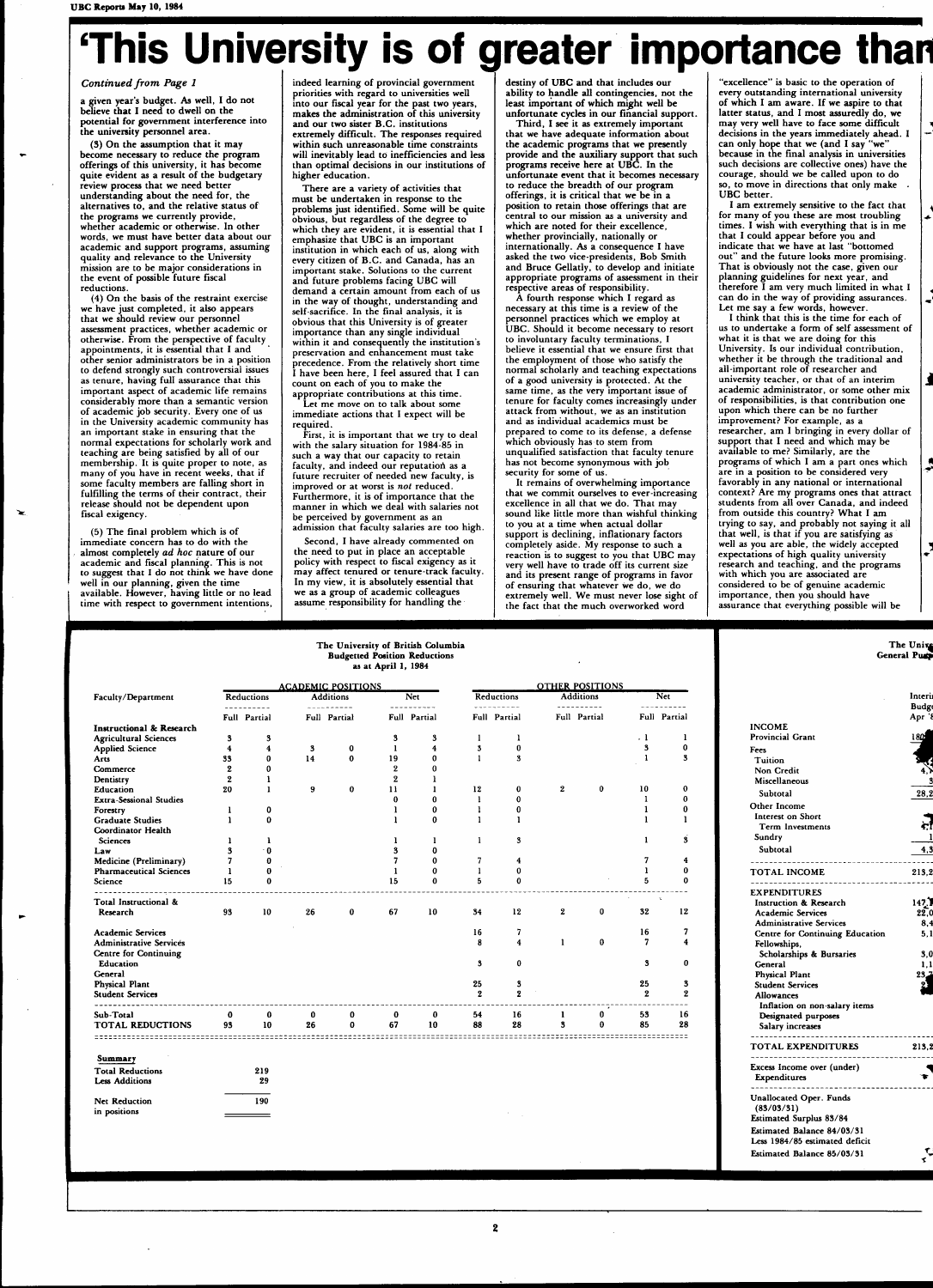# **my single individual within it'**

**done to ensure your continued association with UBC . I am certainly committed to providing that sort of support.** 

**During the 10 months that I have been associated with you and privileged to serve, as one of your administrators, I have come to have a great regard for UBC , an affection that has obviously built upon some earlier associations as a student here. I have come to regard this institution as a "good" university, not an "excellent" one as yet, but one which has clearly the potential to achieve academic greatness in the international sense. Indeed, it is my view**  that we have a limited number of academic units that are easily recognizable **at the international level. In spite of our current difficulties, it is my expectation that we will continue to move in the direction of greater academi c excellence but in order to do so it will require the utmost in contributions from all of us but most particularly from you and from m e .** 

≁́

r

Ñ

▶.

P.

**Let me close by indicating to you that personally I have undertaken every opportunity of which I am aware, but within certain obvious time constraints, to let our various external communitie s know of our present situation. Of greater importance in my view, I have also attempted to make people outside our University aware of the resources which we provide and the importanc e of those**  resources to our future economic and social **development in this country. I know that many of you try to do the same sort of interpretation and I thank you for the**  assistance. The delivery of this latter **message, which is in the final analysis the basis of government and private sector support, is not one which can be left to a**  limited number of faculty and **administrators. It takes the help of every one of us, of our support staff, of our students and of our alumni.** 

**A review of the events related to the funding of our three B.C. universities during the past two years shows clearly how vulnerable we have become . Indeed, because we have become so highly dependent for funding on a single source** 

| Pritish Columbia<br>rating Funds Budget |          |          |         |  |  |
|-----------------------------------------|----------|----------|---------|--|--|
| /85<br>)()                              |          |          |         |  |  |
| Changes                                 | Revised  | Changes  |         |  |  |
| During                                  | Budget   | During   | Budget  |  |  |
| 83/84                                   | 83/84    | 84/85    | 1984/85 |  |  |
| r,                                      | 180, 713 | (9,036)  | 171,677 |  |  |
| 368                                     | 23,476   | 7,424    | 30,900  |  |  |
|                                         | 4,774    | 137      | 4,911   |  |  |
|                                         | 329      | 67       | 396     |  |  |
| 368                                     | 28,579   | 7,628    | 36,207  |  |  |
|                                         |          |          |         |  |  |
| (17000)                                 | 3.158    |          | 3,158   |  |  |
|                                         | 175      | 99       | 274     |  |  |
|                                         |          |          |         |  |  |
| (1,000)                                 | 3,333    | 99       | 3,432   |  |  |
| (632)                                   | 212,625  | (1, 309) | 211,316 |  |  |
| 3,298                                   | 150,476  | (6, 281) | 144,195 |  |  |
| 21                                      | 22,091   | (569)    | 21,522  |  |  |
| 48                                      | 8,465    | (158)    | 8.307   |  |  |
| 4                                       | 5,123    | (230)    | 4,893   |  |  |
|                                         | 3,056    | 429      | 3,485   |  |  |
| (53)                                    | 1,074    | 199      | 1,273   |  |  |
| 678                                     | 24,455   | (467)    | 23,988  |  |  |
| 4                                       | 2,517    | (59)     | 2,458   |  |  |
|                                         |          | 1,245    | 1,245   |  |  |
| 4.000                                   | 217,257  | (5, 891) | 211.366 |  |  |
| *,632                                   | (4, 632) | 4,582    | (50)    |  |  |
|                                         |          |          | 475     |  |  |
|                                         |          |          | 100     |  |  |
|                                         |          |          | 575     |  |  |
|                                         |          |          |         |  |  |
|                                         |          |          | (50)    |  |  |
|                                         |          |          | 525     |  |  |

**of funding, namely the provincial government, it obviously can be argued that the concept of university autonomy has limited or even no meaning . Whateve r your views on the latter, it is clear to me** 

# **UBC administrative structure reorganized**

**A major reorganization of UBC's central administrative structure has taken place following the resignation of Prof. James Kennedy as vice-president for University** 

**services. Prof. Kennedy, a vice-president since**  1980 and a faculty member since 1966, has **returned to teaching and research duties in the Department of Computer Science.** 

**T h e administrative reorganization announced by President K. George**  Pedersen involves name changes for several **key University departments as well as the appointment of Prof. James Dybikowski, the current head of the Department of Philosophy, as associate vice-president for faculty relations reporting to Prof. Robert Smith, UBC's vice-president academic .** 

**In his new post Prof. Dybikowski will assume major responsibility for the conduct of formal and informal relationships with the Faculty Association, including negotiation and administration of various collective agreements. He will work closely**  with Prof. Charles Bourne, advisor to the **president.** 

**Departmental name changes under the new administrative structure are as follows: T h e Department of Finance become s the Department of Financial Services; Employee Relations become s the Department of Personnel Services; and the Department of Institutional Analysis and Planning become s the Department of Budget, Analysis and Planning.** 

**Reporting directly to President Pedersen will be: Prof. Smith, vice-president academic ; A. Bruce Gellatly, vice-presidentadministration and finance; a vicepresident development, who has yet to be appointed; and Prof. Charles Bourne, who continues as advisor to the president. Reporting to Vice-President Smith will be:** 

 $\bullet$  The deans of UBC's 12 faculties and **the coordinator of Health Sciences; • Prof. R.D . Russell, associate vicepresident academic services, who will have administrative responsibility for Audio-Visual Services, the Botanical Garden, Centre for Continuing Education, Computing Centre, Cooperative Education and Internships, Extra-Sessional Studies, Guided Independent Study, the Library, Registrar's Office and the UBC Press.** 

**• Prof. Peter Larkin, associate vicepresident research, who will have administrative responsibility for Animal Care, Biohazards and Radiation Protection, Research Services (contracts and grants) and the Western Canadian Universities Marine Biological Society (WCUMBS), a consortium of five Western Canadian universities which operates Bamfield Marine Station on Vancouver Island.** 

**• Prof. Neil Risebrough, associate vicepresident student services, who has administrative responsibility for Athletics a nd Sport Services, Awards and Financial Aid, Canada Employment Centre, Child Care, Graduate Student Centre,**  International House, Office of Women **Students, Student Counselling and Resources Centre, Student Health Services, Student Housing and Conferences and liaison with the Alma Mater Society, chaplain service, fraternities and sororities and the Student Union Building.** 

**Reporting to Vice-President Gellatly will** 

**be:**  Allen Baxter, treasurer of the University; **Michael Hartwick, director of Internal Audit; Graham Argyle, director of the Department of Facilities Planning; Robert A. Grant, director of Personnel Services; John Chase, director of Budget, Analysis and Planning; John Hedgecock, director of the UB C Bookstore; Christine Samson, director of Food Services; Neville Smith, director of Physical Plant; Sidney Potter, director of Purchasing; and Alan M.** 

that UBC should strive, and strive hard, to **extend its sources of fiscal support. I close by asking that each of you weigh seriously how you, not the person on either side of you, can help to attain this important goal.** 

**Hutchinson, director of Traffic and Security.** 

**Also reporting to Mr. Gellatly will be the director of Administrative Systems**  Development, a new post. The director will **have administrative responsibility for the University Coordination Office and the administrative systems development division.** 

The vice-president development, when **appointed, will have administrative responsibility for relations with the UBC Alumni Association, the Department of Information Services and the Ceremonies Office.** 

**President Pedersen, in announcing the administrative changes, paid tribute to**  Prof. Kennedy, who rejoins the computer **science department. "Jim Kennedy has**  been enormously helpful to me in the past **year," Dr. Pedersen said, "and I know that we will be able to call on him in the years to come for advice and counsel on important matters affecting the University."** 

**Prof. Kennedy joined UBC in 1966 as director of the Computing Centre. He was appointed a professor in the Department of Compute r Science in 1968 and served as the department's acting head for one year. Prof. Dybikowski, the new associate vice-**

**president faculty relations, plans to continue some teaching duties in the philosophy department.** 

**He is a graduate of Amherst College in Massachusetts, where he was awarded a Bachelor of Arts degree in 1963, and of the University of London, where he received the degree of Doctor of Philosophy in 1966, the same year he joined the UBC faculty. He has been head of the philosophy department since 1981.** 



*fames Dybikowski. .. new associate vice-president for faculty relations.* 

### **Beryl March acting dean**

**Prof. Beryl E. March of the poultry science department has been appointed acting dean of UBC's Faculty of Agricultural Sciences effective July 1.** 

The present dean of the faculty, Prof. **Warren Kitts, retires June 30. Prof. March, who took B.A. and M.S.A. degrees from UBC , has an international reputation in poultry nutrition.** 



*Bruce Gellatly, UBC's vice-president administration and finance, will receive the honorary degree of Doctor of Laws on May 24 at the University of Waterloo, where he was vice-president finance, comptroller and treasurer for 26 years. The degree recognizes Mr. Gellatly's contributions at Waterloo as well as "very significant contributions to administrative and financial management at provincial and national levels. "* 



#### August

- **Association of Commonwealth Universities — Staffing Assistance to Developing**
- **Universities** (31) **• Australian Inst. Nuclear Science & Engineering**
- **AINSE Research Fellowship (31) • Bell, Max Foundation — Research (1)**
- **Canadian Research Inst, for Advancement of Women**
- **Grants-in-Aid (31) • Damon Runyon-Walter Winchell Cancer Fund**
- **Cancer-directed Fellowship (15) • Distilled Spirits Council of U.S.**
- Grants-in-aid for research (1) **• Donner Canadian Foundation**
- **Program and Research (1) • Health Effects Institute (U.S.)**
- **Research • Hereditary Disease Foundation**
- **Research (1) • International Copper Research Assn.**
- **Research Contract (15) • March of Dimes Birth Defects Fdn. (U.S.)**
- **Clinical Research Human Birth Defects (1) — Social & Behavioral Sciences Research**
- **Program (1) • McLaughlin, R. Samuel Foundation**
- **McLaughlin Fellowship in Medicine (15) • MRC: Grants Program**
- **Grants-in-aid NEW (1) — Major Equipment (1)**
- **National Multiple Sclerosis Soc. (U.S.) — Research (1) • New Zealand Natl. Research Adv. Council**
- **Senior and Postdoctoral Fellowships (1) • North Atlantic Treaty Organization**
- **International Collaborative Research (15) — Senior Scientist Program (15)**
- **Ontario Economic Council — Contract Research in Manpower and Education (1)**
- **Secretary of State — Canadian Ethnic Studies Program: Professorships (15)**
- **Canadian Ethnic Studies: Research (15) • Spencer, Chris Foundation**
- **Foundation Grants (31) • Sugar Association, Inc.**
- **Research (IS) • Whitehall Foundation, Inc.**
- **Research (1) • Wolf Foundation (Israel)**
- **Prize in Science and Arts (31) • World Wildlife Fund (Canada)**
- **General Research (1)**